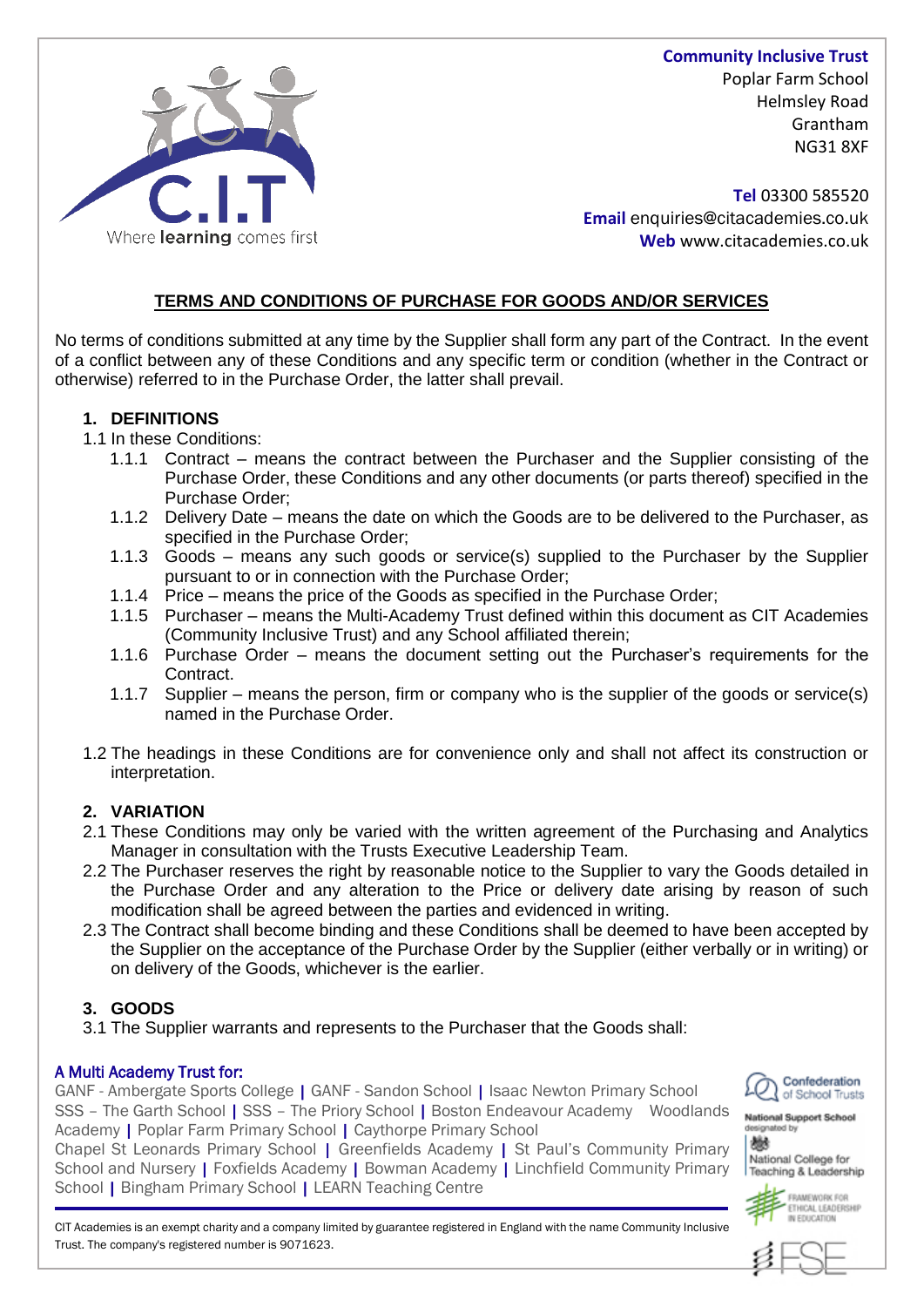- 3.1.1 conform in all respects with any particulars or specification specified in the Purchase Order including any variations,
- 3.1.2 conform in all respects with the requirements of any statutes, orders, regulations or bye-laws from time to time in force,
- 3.1.3 be of satisfactory quality and free from defects in materials and workmanship, and
- 3.1.4 be fit and sufficient for the purpose for which such goods are ordinarily used and for any particular purpose made known to the Supplier by the Purchaser and the Purchaser relies on the skill and judgement of the Supplier in the supply of the Goods and the execution of the Purchase Order.

## **4. PRICE**

- 4.1 The Supplier shall not increase the Price unless it is validly accepted by the Purchaser and agreed in writing before the execution of the Purchase Order.
- 4.2 Unless expressly agreed otherwise between the parties in writing, the Price shall be inclusive of all delivery and insurance costs, VAT and any other applicable sales taxes, duties or levies.
- 4.3 Unless otherwise agreed in writing by the Purchaser, the Supplier shall render a separate invoice in respect of each consignment of the Goods delivered under the Purchase Order. The Purchaser undertakes to pay correctly submitted invoices as per clause 4.8 of these terms and conditions on receipt of physical or electronic invoice at the nominated address of the Purchaser. Invoices shall not be rendered by the Supplier until completion of delivery of all the Goods which are the subject of the Purchase Order or of the consignment (as appropriate).
- 4.4 A valid invoice is one that is:
	- 4.4.1 delivered in timing in accordance with the contract,
	- 4.4.2 that is for the correct sum,
	- 4.4.3 in respect of goods / services supplied or delivered to the required quality (or are expected to be at the required quality),
	- 4.4.4 which quote the relevant purchase order / contract reference (where used)
	- 4.4.5 which has been delivered to the nominated address.
- 4.5 The Purchaser specifically reserves the right to withhold or deduct by way of set-off or otherwise from any monies due or to become due to the Supplier any monies due to the Purchaser from the Supplier.
- 4.6 The Purchaser shall not be liable for any orders or amendments to orders other than those issued or confirmed on the official Purchase Order and shall not be responsible for the payment of the Price for Goods supplied in excess of those required by the Purchase Order.
- 4.7 No payment of or on account of the Price shall constitute any admission by the Purchaser as to proper performance by the Supplier of its obligations under the Contract.
- 4.8 The Purchasers standard terms of payment are month end plus 30 days from date of invoice.

# **5. DELIVERY**

5.1 The Goods shall be delivered to the place named on, and in accordance with, the Purchase Order. Delivery shall be completed when the Goods have been unloaded at the point of delivery specified in the Purchase Order and delivery has been accepted by the Purchaser or its authorised representative. Any access to premises and any labour and equipment that may be provided by the Purchaser in connection with delivery shall be provided without acceptance by the Purchaser of any liability whatsoever or howsoever arising and the Supplier shall indemnify and keep indemnified the Purchaser and the Crown in respect of any actions, suits, claims, demands, losses, charges, costs and expenses (including legal expenses and disbursements) which the Purchaser or the Crown may suffer or incur as a result of or in connection with any damage or injury (including death) occurring in the course of delivery or installation to the extent that any such damage or injury is attributable to any act, omission or negligence of the Supplier or any of its sub-contractors.

## A Multi Academy Trust for:

GANF - Ambergate Sports College | GANF - Sandon School | Isaac Newton Primary School SSS – The Garth School | SSS – The Priory School | Boston Endeavour Academy Woodlands Academy | Poplar Farm Primary School | Caythorpe Primary School

Chapel St Leonards Primary School | Greenfields Academy | St Paul's Community Primary School and Nursery | Foxfields Academy | Bowman Academy | Linchfield Community Primary School | Bingham Primary School | LEARN Teaching Centre



**National Support School** ignated by 鬱



FRAMEWORK FOR ETHICAL LEADERSHIP IN FOUCATION

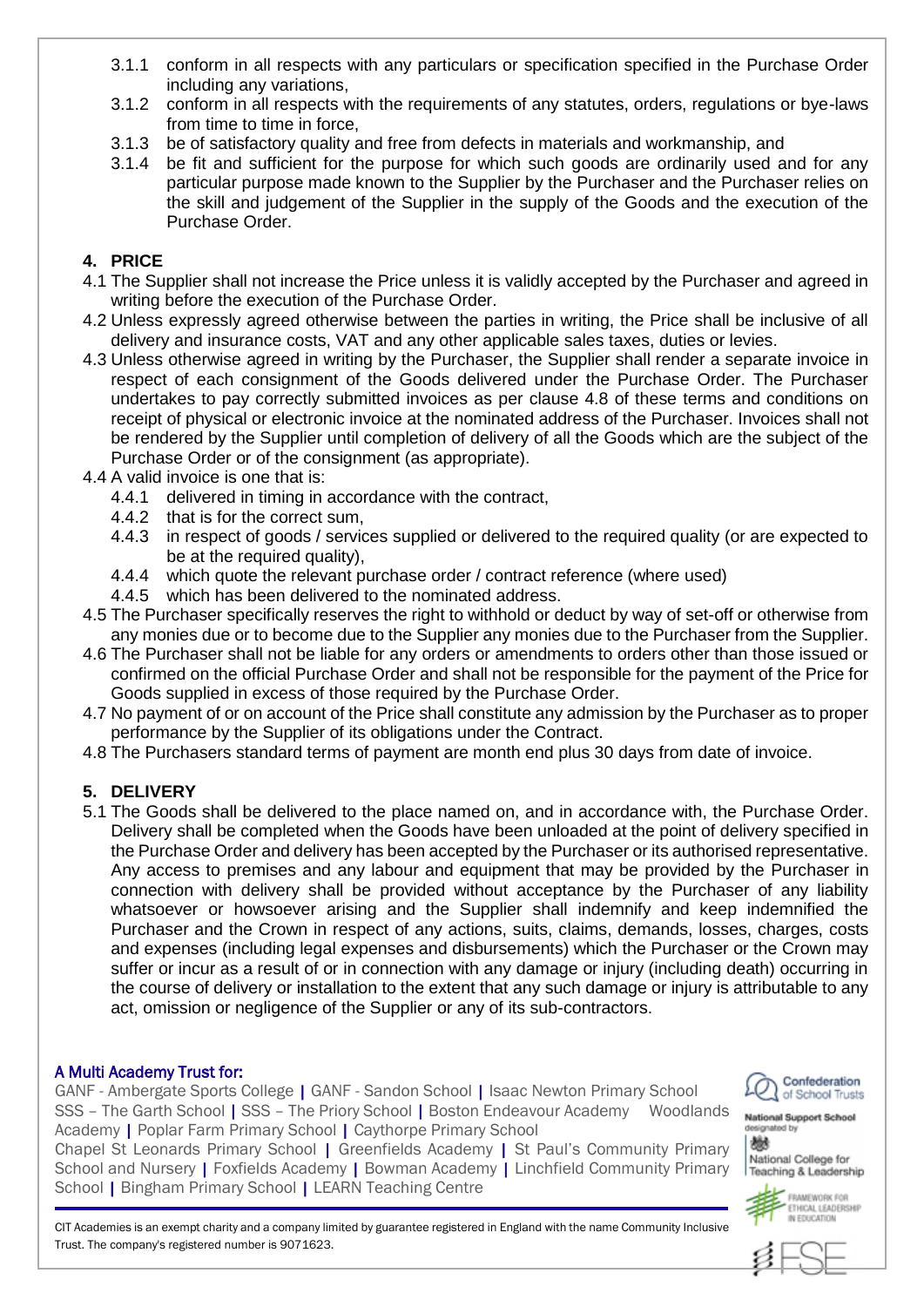- 5.2 Where any access to the premises is necessary in connection with delivery or installation, the Supplier and its sub-contractors shall at all times comply with the reasonable requirements of the Purchaser's Head of Security or other authorised representative.
- 5.3 The time of delivery shall be of the essence for the purposes of the Contract and failure to deliver by the Delivery Date shall enable the Purchaser (at its option) to release itself from any obligation to accept and pay for the Goods and/or to cancel all or part of the Goods under the Purchase Order, in either case without prejudice to its other rights and remedies.
- 5.4 The Supplier's failure to effect delivery on the Delivery Date specified shall entitle the Purchaser to purchase substitute Goods and to hold the Supplier accountable for any and all loss and/or additional costs incurred as a result of such failure.
- 5.5 Failure by the Purchaser to exercise its options under Conditions 5.3 and/or 5.4 in respect of any part of a Purchase Order shall not be deemed to constitute a waiver with respect to any subsequent part of that Purchase Order.
- 5.6 If Goods are delivered before the Delivery Date, the Purchaser shall be entitled to its sole discretion to refuse to take delivery or to charge for insurance and storage of the Goods until the Delivery Date.
- 5.7 Unless otherwise stated in the Purchase Order, the Supplier is responsible for obtaining and the cost of all the export and import licences for the Goods, and in the case of the Goods supplied from outside the UK, the Supplier shall ensure that accurate information is provided to the Purchaser as to the country of origin and the Supplier shall be liable for additional duties or taxes should the country of origin prove to be different to the one stated.

## **6. OWNERSHIP AND RISK**

6.1 Ownership and risk in the Goods shall without prejudice to any of the rights or remedies of the Purchaser (including the Purchaser's rights and remedies under Condition 8 below) shall pass to the Purchaser on delivery.

### **7. DAMAGE IN TRANSIT**

- 7.1 On despatch of any consignment of the Goods, the Supplier shall send to the Purchaser at the address for delivery of the Goods an advice note specifying the means of transport, the place and date of despatch, the number of packages and their weight and volume.
- 7.2 The Supplier shall, free of charge and as quickly as possible, either repair or replace (as the Purchaser shall elect in its sole discretion) such of the Goods as may either be damaged in transit or having been placed in transit fail to be delivered to the Purchaser provided that:
	- 7.2.1 in the case of damage to such Goods in transit the Purchaser shall within thirty (30) days of delivery give notice to the Supplier that the Goods have been damaged, and
	- 7.2.2 in the case of non-delivery the Purchaser shall (provided that the Purchaser has been advised of the despatch of the Goods) within ten (10) days of the notified date of delivery give notice to the Supplier that the Goods have not been delivered.

#### **8. INSPECTION, REJECTION AND GUARANTEE**

- 8.1 Nothing contained in these Conditions shall in any way detract from the Supplier's obligations under common law or statute or any express warranty or condition contained in the Purchase Order.
- 8.2 The Supplier shall permit the Purchaser or its authorised representatives to make any inspections or tests it may reasonably require in relation to the Goods and the Supplier shall afford all reasonable facilities and assistance free of charge at the Purchaser's premises. The Supplier shall make good any defects or deficiencies in the event of any failure (in the sole opinion of the Purchaser) to comply with the terms of the Purchase Order or the Contract. No failure to make a complaint at the time of such inspection or tests and no approval given during or after such tests or inspections shall constitute a waiver by the Purchaser of any rights or remedies in respect of the Goods.

#### A Multi Academy Trust for:

L

GANF - Ambergate Sports College | GANF - Sandon School | Isaac Newton Primary School SSS – The Garth School | SSS – The Priory School | Boston Endeavour Academy Woodlands Academy | Poplar Farm Primary School | Caythorpe Primary School

Chapel St Leonards Primary School | Greenfields Academy | St Paul's Community Primary School and Nursery | Foxfields Academy | Bowman Academy | Linchfield Community Primary School | Bingham Primary School | LEARN Teaching Centre



**National Support School** ignated by 鬱

National College for Teaching & Leadership



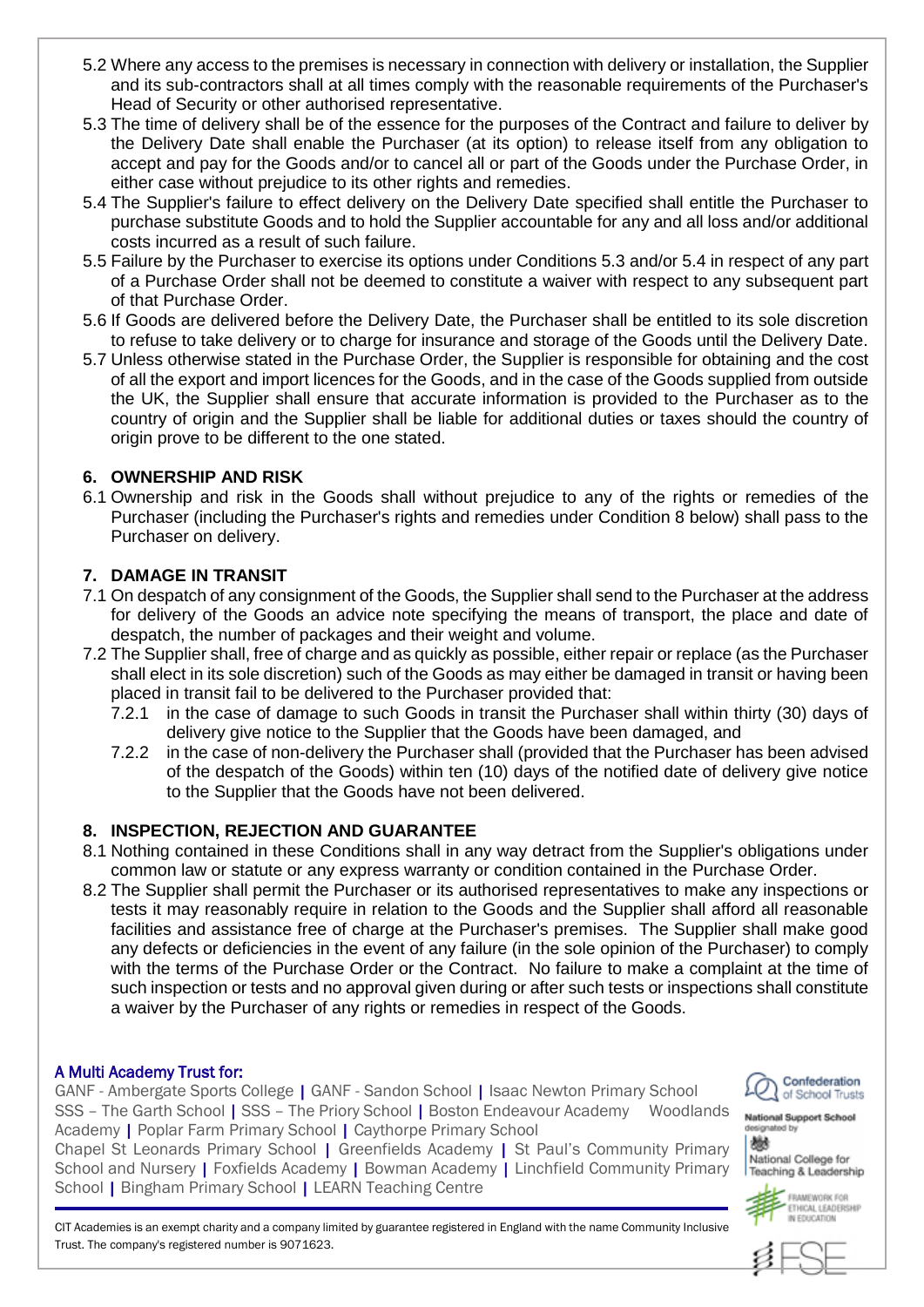8.3 The Purchaser may by written notice to the Supplier reject any of the Goods which fail to meet the requirements in the Contract. Such notice shall be given within a reasonable time after delivery to the Purchaser of the relevant Goods. If the Purchaser rejects any of the Goods pursuant to this Condition 8.3, the Supplier shall at the Purchaser's sole option (without prejudice to its other rights and remedies) either:

8.3.1. repair the defective Goods as quickly as possible or (as the Purchaser shall elect in its sole discretion) replace the defective Goods with Goods which comply in all respects with the requirements under the Contract, or

8.3.2. refund to the Purchaser the Price in respect of the defective Goods.

- 8.4 The Supplier shall guarantee the Goods for a period of twelve (12) months from installation or eighteen (18) months from delivery, whichever shall be the shorter (subject to any alternative guarantee arrangements agreed in writing between the Purchaser and the Supplier). If the Purchaser shall, within such guarantee period or within thirty (30) days thereafter, give notice in writing to the Supplier of any defect in any of the Goods that have arisen during the guarantee period under proper and normal use, the Supplier shall (without prejudice to any of the Purchaser's other rights and remedies) as quickly as possible remedy such defects (whether by repair or replacement as the Purchaser shall elect in its sole discretion) without cost to the Purchaser.
- 8.5 Any Goods rejected or returned by the Purchaser pursuant to this Condition 8 shall be returned to the Supplier at the Supplier's risk and expense.

## **9. LABELLING AND PACKAGING**

- 9.1 The Goods shall be packed and marked in a proper manner and in accordance with the Purchaser's instructions and any statutory requirements and any requirements of the carriers. In particular, the Goods shall be marked with the Order Number, the net, gross and the weights, details of the contents shall be clearly marked on each container and all containers of hazardous goods (and all relating documents) shall bear prominent and adequate warnings. The Supplier shall indemnify and keep indemnified the Purchaser and/or the Crown (as appropriate) against all actions, suits, claims, demands, losses, charges, costs and expenses (including legal expenses and disbursements) which the Purchaser or the Crown (as appropriate) may suffer or incur as a result of or in connection with any breach of this Condition 9.1.
- 9.2 All packaging materials will be considered non-returnable and will be destroyed unless the Supplier's advice note states that such materials will be charged for unless returned. The Purchaser accepts no liability in respect of the non-arrival at the Supplier's premises of empty packages returned by the Purchaser.

# **10. INTELLECTUAL PROPERTY**

- 10.1 Except to the extent that the Goods are supplied in accordance with designs provided by the Purchaser, it shall be a condition of the Purchase Order that none of the Goods will infringe any patent, trade mark, design right (whether registered or not), copyright or any other right in the nature of intellectual property of any third party and the Supplier shall indemnify and keep indemnified the Purchaser against all actions, suits, claims, demands, losses, charges, costs and expenses (including legal expenses and disbursements) which the Purchaser or the Crown (as appropriate) may suffer or incur as a result of or in connection with any breach of this Condition 10.1.
- 10.2 All materials, equipment, software, inventions, specifications, instructions, plans or any form of intellectual property right in any of the foregoing ("Intellectual Property");

10.2.1 furnished to or made available to the Supplier by the Purchaser pursuant to the Purchase Order are hereby assigned to and shall remain vested solely in the Purchaser; and 10.2.2 the Supplier shall not (except to the extent necessary for the implementation of the Purchase Order) without prior written consent of the Purchaser, use or disclose any such

## A Multi Academy Trust for:

GANF - Ambergate Sports College | GANF - Sandon School | Isaac Newton Primary School SSS – The Garth School | SSS – The Priory School | Boston Endeavour Academy Woodlands Academy | Poplar Farm Primary School | Caythorpe Primary School

Chapel St Leonards Primary School | Greenfields Academy | St Paul's Community Primary School and Nursery | Foxfields Academy | Bowman Academy | Linchfield Community Primary School | Bingham Primary School | LEARN Teaching Centre



**National Support School** ignated by 鬱 National College for



IN FOUCATION

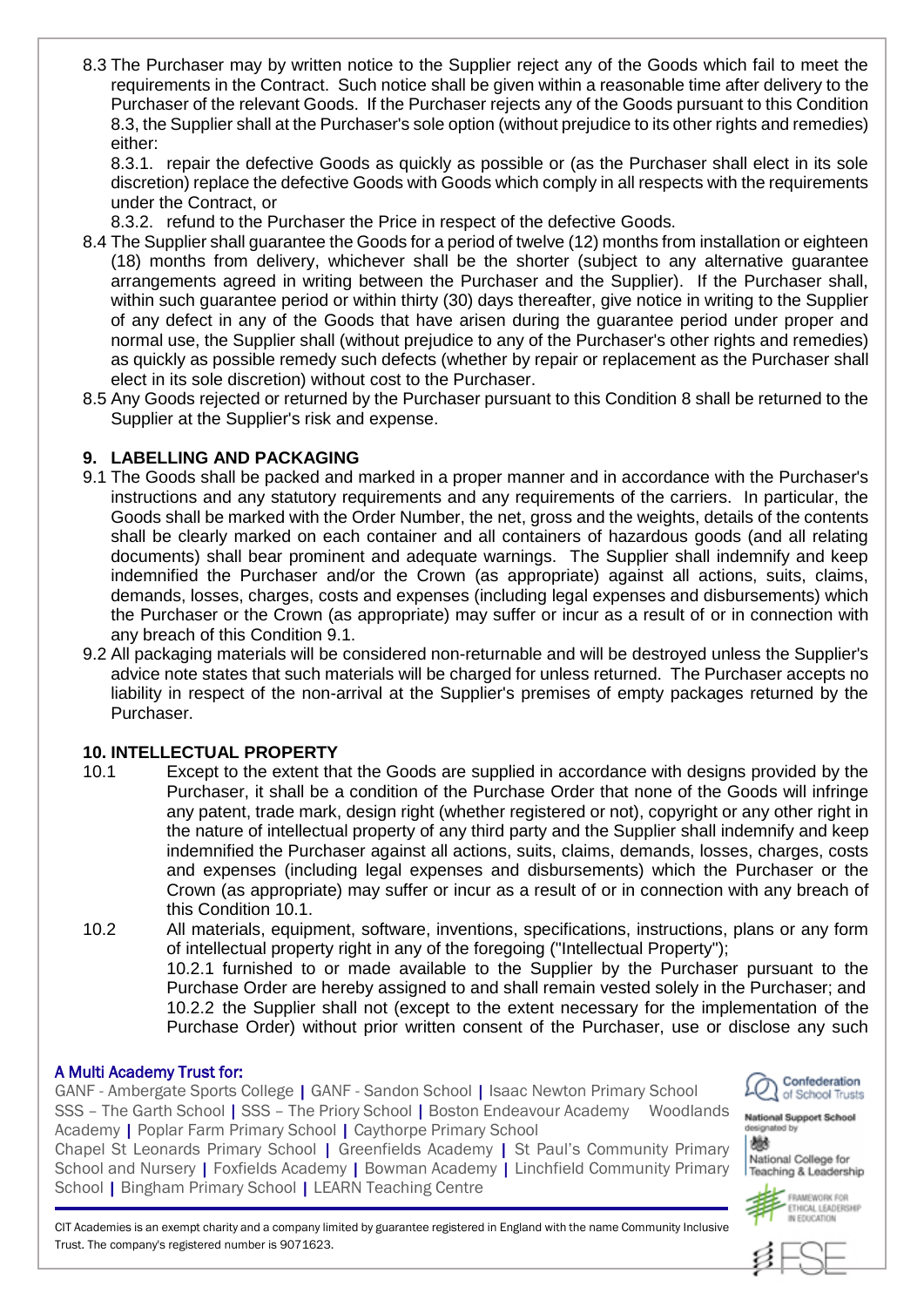Intellectual Property or any information (whether or not relevant to the Contract) which the Supplier may obtain pursuant to the Contract and in particular (but without prejudice to the generality of the foregoing) the Supplier shall not refer to the Purchaser or the Contract in any advertisement without the Purchaser's prior written agreement.

#### **11. HEALTH AND SAFETY**

- 11.1 The Supplier represents and warrants to the Purchaser that the Supplier has satisfied itself that:
	- 11.1.1 all necessary tests and examinations have been made or will be made prior to delivery of the Goods to ensure that the Goods are designed, manufactured, supplied and installed so as to be safe and without risk to the health or safety of persons using the same, and
	- 11.1.2 that it has made available to the Purchaser adequate information about the use for which the Goods have been designed and have been tested and about any conditions necessary to ensure that when put to use the Goods will be safe and without risk to health.
- 11.2 In any event, the Supplier will comply with the duties imposed on it by the Health & Safety at Work etc Act 1974 or any amendment thereto and of all other statutory provisions, rules and regulations so far as they are applicable. The Supplier shall indemnify and keep indemnified the Purchaser against any and all actions, suits, claims, demands, losses, charges, costs and expenses (including legal expenses and disbursements) which the Purchaser may suffer or incur as a result of or in connection with any breach of this Condition 11.

### **12. INDEMNITY AND INSURANCE**

- 12.1 Without prejudice to any rights or remedies of the Purchaser (including the Purchaser's rights and remedies under Condition 8 above) the Supplier shall indemnify and keep indemnified the Purchaser against any and all actions, suits, claims, demands, losses, charges, costs and expenses (including legal expenses and disbursements) which the Purchaser may suffer or incur as a result of or in connection with any damage to property or in respect of any injury (including death) to any person which may result directly or indirectly from any defect in the Goods or the negligence, acts or omissions of the Supplier or any of its employees, agents or sub-contractors.
- 12.2 The Supplier shall take out and maintain with a reputable insurance company a policy or policies of insurance that are normal for contracts of this nature and covering all the matters which are the subject of indemnities under these Conditions.
- 12.3 The Supplier shall at the request of the Purchaser produce the relevant policy or policies together with receipts or other evidence of payment of the latest premium.
- 12.4 The Supplier shall be liable under the provisions of the Contract (including Condition 12.1) whether or not it complies with the insurance provisions in this Condition 12.
- 12.5 Nothing in these Conditions or the Contract shall exclude or limit the liability of either party for death or personal injury caused by its negligence or for fraudulent misrepresentation.

#### **13. CONFIDENTIALITY**

- 13.1 The Supplier shall and shall procure that its staff shall keep secret and do not disclose any information of a confidential nature obtained by reason of the Contract except information which is in the public domain otherwise than as required to be by reason of a breach of this Condition 13 or disclosed by law.
- 13.2 The provisions of this Condition 13 shall apply during the continuance of the Contract and after its termination howsoever arising without limitation in time.

#### A Multi Academy Trust for:

L

GANF - Ambergate Sports College | GANF - Sandon School | Isaac Newton Primary School SSS – The Garth School | SSS – The Priory School | Boston Endeavour Academy Woodlands Academy | Poplar Farm Primary School | Caythorpe Primary School

Chapel St Leonards Primary School | Greenfields Academy | St Paul's Community Primary School and Nursery | Foxfields Academy | Bowman Academy | Linchfield Community Primary School | Bingham Primary School | LEARN Teaching Centre



**National Support School** 鬱



FRAMEWORK FOR ETHICAL LEADERSHIP IN FOUCATION

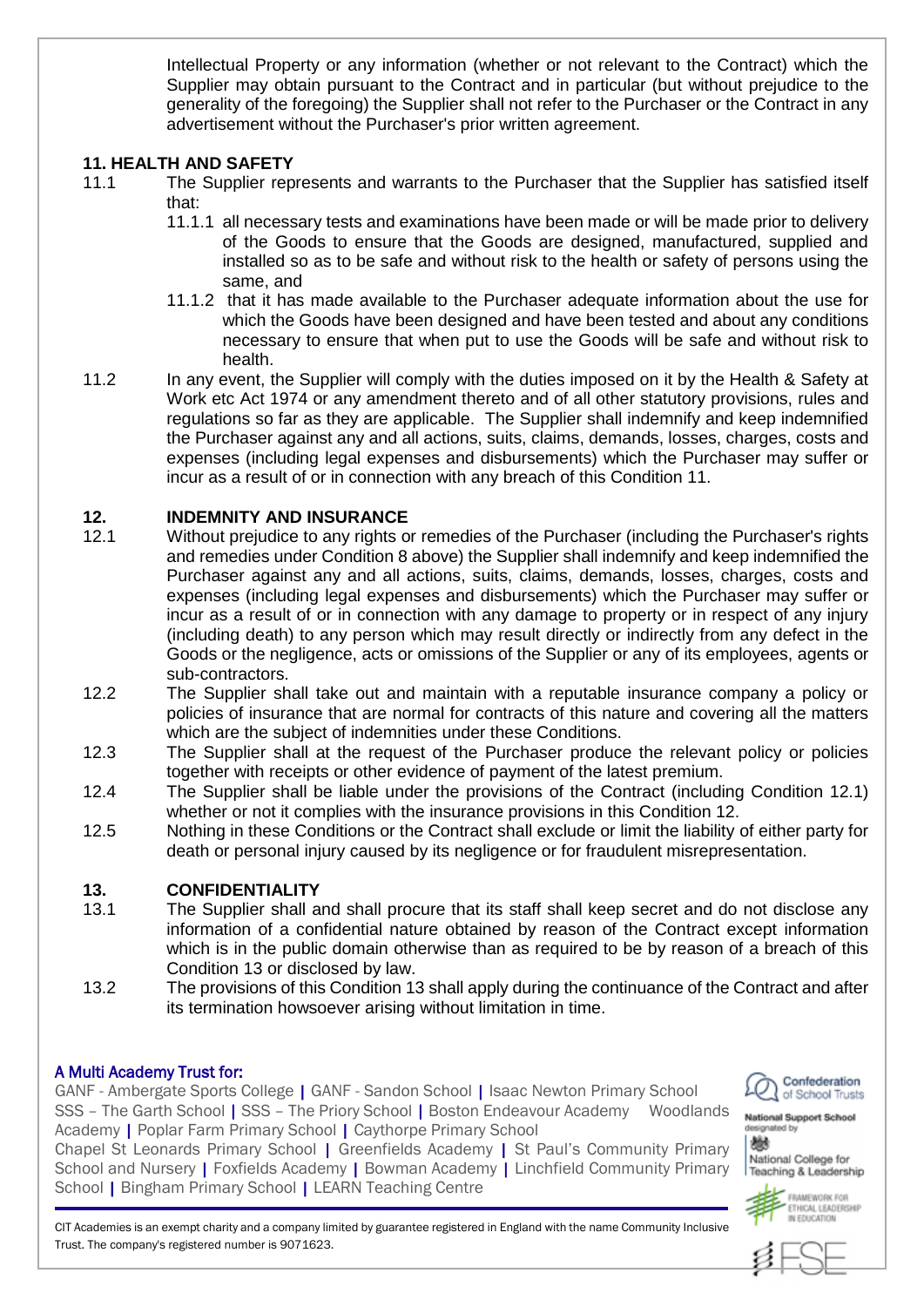13.3 The parties acknowledge that, except for any information which is declared by the Client to fall within one or more of the exceptions in Clause 12.10, the content of this Contract is not Confidential Information. Notwithstanding any other term of this Contract, the Contractor hereby gives his consent for the Client to publish the Contract in its entirety, including from time to time agreed changes to the Contract, to the general public.

## 13.4 The Client may, at its sole discretion, redact information from the Contract prior to publishing for one or more of the following reasons:

- 13.4.1 national security,
- 13.4.2 personal data,
- 13.4.3 information protected by intellectual property law,
- 13.4.4 information which is not in the public interest to disclose,
- 13.4.5 third party confidential information,
- 13.4.6 IT security, or
- 13.4.7 prevention of fraud.
- 13.5 The Client may consult with the Contractor to inform its decision regarding any redactions but the Client shall have the final decision in its absolute discretion.
- 13.6 The Contractor shall assist and cooperate with the Client to enable the Client to publish this Contract.

### **14. TERMINATION**

- 14.1 In the event of a material breach of the Contract by either party, the non-breaching party may terminate the Contract with immediate effect by notice in writing.
- 14.2 The Purchaser may terminate the Contract with immediate effect by notice in writing to the Supplier if at any time:
	- 14.2.1 the Supplier passes a resolution that it be wound-up or that an application be made for an administration order or the Supplier applies to enter into a voluntary arrangement with its creditors,
	- 14.2.2 a receiver, liquidator, administrator, supervisor or administrative receiver be appointed in respect of the Supplier's property, assets or any part thereof,
	- 14.2.3 the court orders that the Supplier be wound-up or a receiver of all or any part of the Supplier's assets be appointed,
	- 14.2.4 the Supplier is unable to pay its debts in accordance with Section 123 of the Insolvency Act 1986,
	- 14.2.5 the Supplier (being an individual or partnership) is declared or adjudicated bankrupt or enters into any arrangement or composition with its creditors.
- 14.3 Nothing in this Condition 14 shall affect the coming into, or continuance in force of any provision of the Contract which is expressly or by implication intended to come into force or continue in force upon termination of the Contract.

## **15. ASSIGNMENT AND SUB-CONTRACTING**

- 15.1 The Supplier shall not without the prior written consent of the Purchaser assign or transfer the benefit or burden of the Contract.
- 15.2 No sub-contracting by the Supplier shall in any way relieve the Supplier of any of its responsibilities under the Contract.
- 15.3 Where the Purchaser enters a sub-contract with a supplier or contractor for the purpose of performing the Contract, it shall cause a clause to be included in such sub-contract which requires payment to be made to the supplier or contractor within a specified period not exceeding thirty (30) days from receipt of a valid invoice as defined by the sub-contract requirement.

#### A Multi Academy Trust for:

L

GANF - Ambergate Sports College | GANF - Sandon School | Isaac Newton Primary School SSS – The Garth School | SSS – The Priory School | Boston Endeavour Academy Woodlands Academy | Poplar Farm Primary School | Caythorpe Primary School

Chapel St Leonards Primary School | Greenfields Academy | St Paul's Community Primary School and Nursery | Foxfields Academy | Bowman Academy | Linchfield Community Primary School | Bingham Primary School | LEARN Teaching Centre



ignated by 鬱 National College for Teaching & Leadership



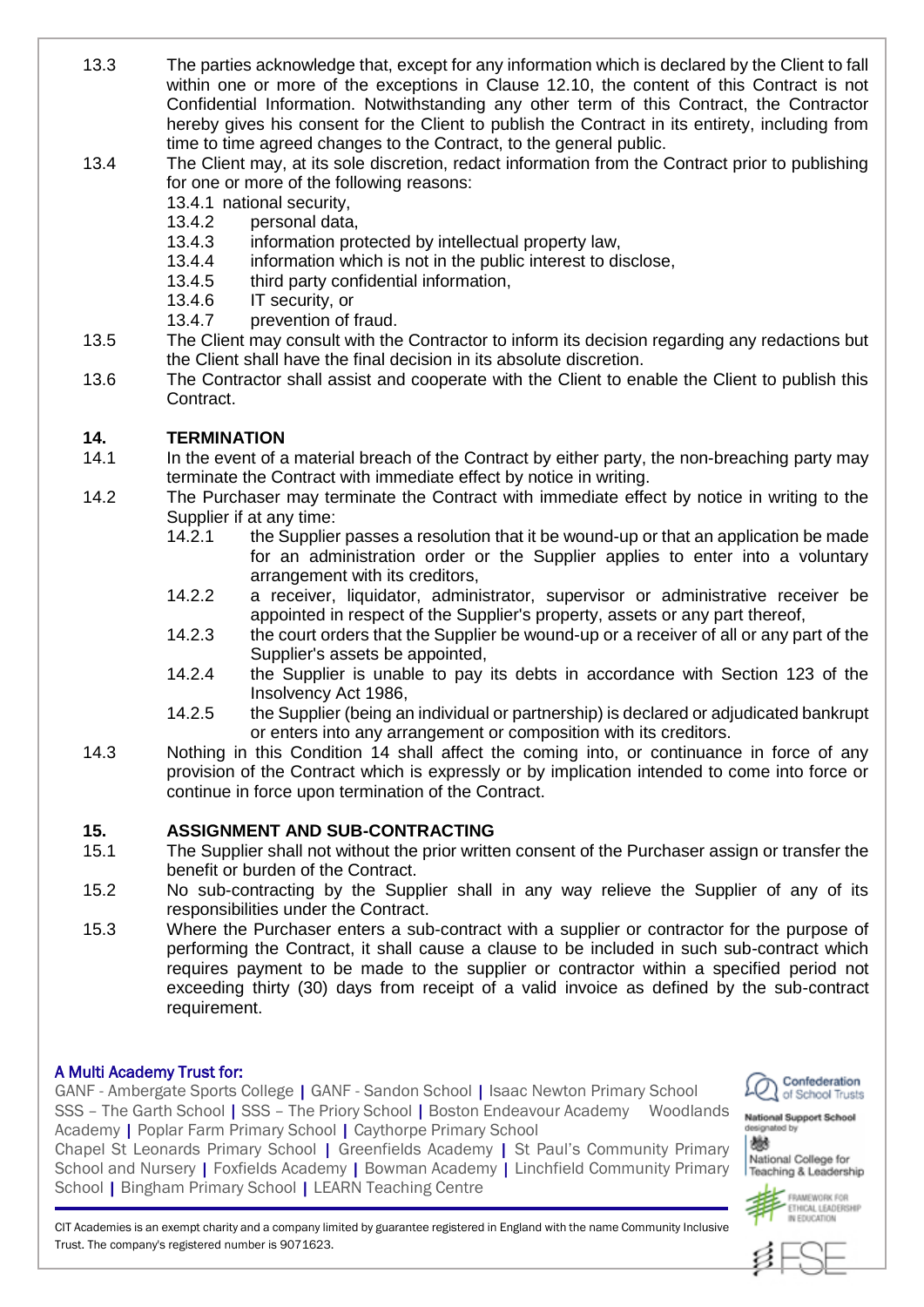# **16. NOTICES**

16.1 Any notices to be given under the Contract shall be delivered personally or sent by post or by facsimile transmission to the Services Manager (in the case of the Purchaser) or to the address set out in the Purchase Order (in the case of the Supplier). Any such notice shall be deemed to be served, if delivered personally, at the time of delivery, if sent by post, 48 hours after posting or, if sent by facsimile transmission, 12 hours after proper transmission.

## **17. THIRD PARTY RIGHTS**

17.1 The Contract is not intended to create any rights of any kind whatsoever enforceable by any person who is not a party to the Contract, including any rights enforceable under the Contracts (Rights of Third Parties) Act 1999.

## **18. SEVERABILITY**

18.1 If any provision under this Contract is or becomes unenforceable, such provision shall not take effect and shall be deemed to be severed from the remainder of the Contract to the extent that the remainder of the Contract and the unaffected part of the provision shall continue to be fully enforceable.

## **19. WAIVER**

19.1 No delay or omission by the Purchaser in exercising any of its rights under the Contract shall constitute a waiver of that right and any partial exercise of any such right shall not prevent any future exercise of the right.

# **20. LAW AND JURISDICTION**

20.1 The Contract and any dispute arising under or in any way connected with the subject matter of the Contract (whether of a contractual or tortious nature or otherwise) shall be governed by and interpreted in accordance with English Law and the parties submit to the jurisdiction of the English courts only except that the Purchaser may seek injunctive relief outside such jurisdiction.

## **21. GENERAL INFORMATION**

- 21.1 Should the supplier require to contact the Trust for any reason the following numbers and / or email address can be used:
	- 21.1.1 Community Inclusive Trust;
		- 21.1.1.1 Finance 03300 585520
		- 21.1.1.2 Procurement 03300 585520
		- 21.1.1.3 Projects 03300 585520
		- 21.1.1.4 Estates Management 03300 585 520
		- 21.1.1.5 Communications and Marketing 03300 585520
		- 21.1.1.6 Human Resources 03300 585520
	- 21.1.2 Schools within the Trust;
		- 21.1.2.1 Ambergate Sports College 01476 564957 / enquiries@ganf.org.uk
		- 21.1.2.2 Caythorpe Primary School 01400 272 600 / enquiries@caythorpe.linc.sch.uk
		- 21.1.2.3 Chapel St. Leonards 01754 872 429
		- 21.1.2.4 Garth Site (Spalding Special Schools) 01775 725 566 / enquiries@garthcit.co.uk
		- 21.1.2.5 Isaac Newton Primary School 01476 568 616 / enquireies@isaacnewtoncit.co.uk
		- 21.1.2.6 John Fielding 01205 363 395 / enquiries@john-fielding.lincs.sch.uk

## A Multi Academy Trust for:

GANF - Ambergate Sports College | GANF - Sandon School | Isaac Newton Primary School SSS – The Garth School | SSS – The Priory School | Boston Endeavour Academy Woodlands Academy | Poplar Farm Primary School | Caythorpe Primary School Chapel St Leonards Primary School | Greenfields Academy | St Paul's Community Primary

School and Nursery | Foxfields Academy | Bowman Academy | Linchfield Community Primary School | Bingham Primary School | LEARN Teaching Centre



**National Support School** signated by 鬱

National College for Teaching & Leadership